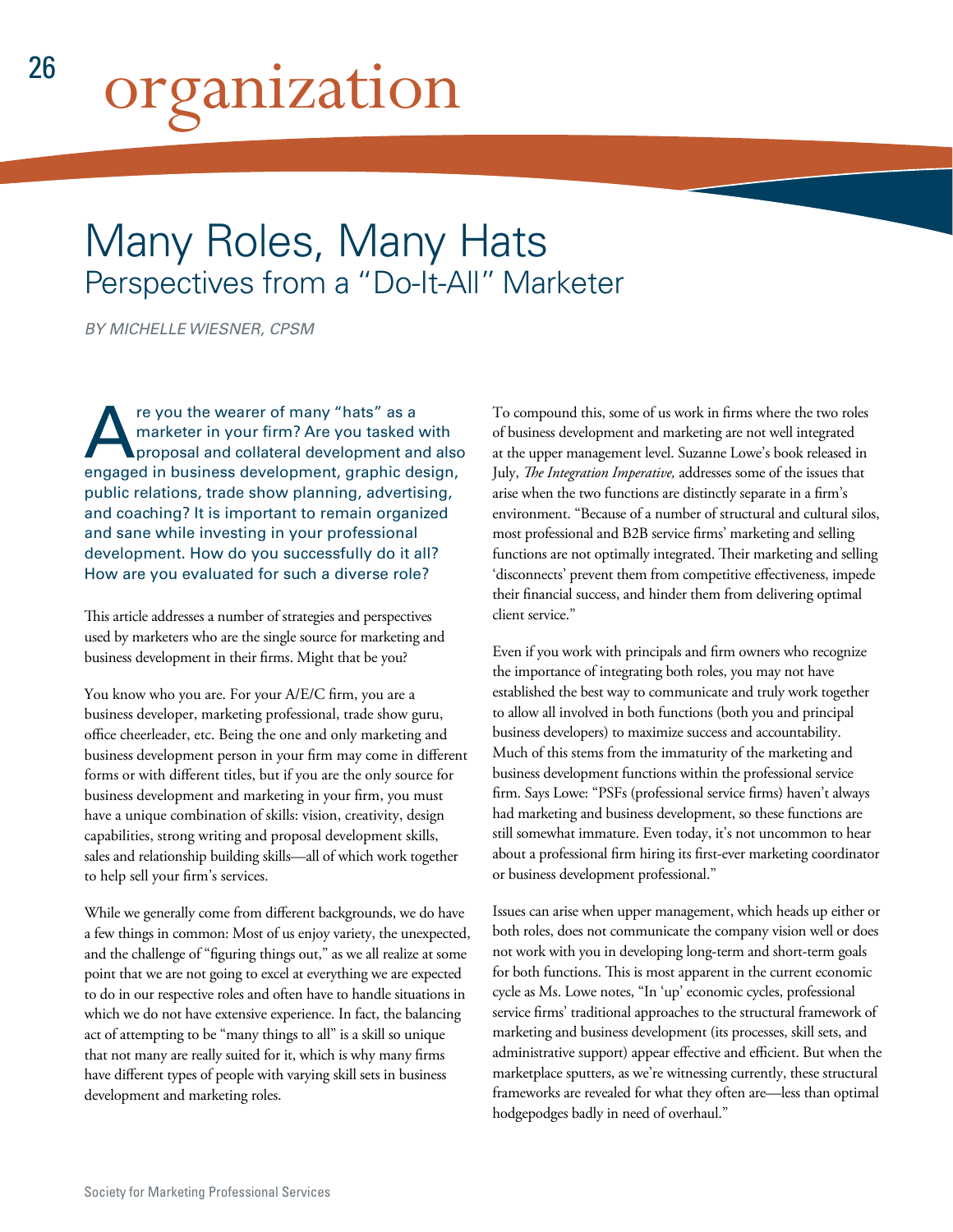## "Do-it-all" marketers have to manage the details of everything going on at all times."

No company or workplace is perfect. While many of us are working on building better relationships, communications, and goal setting in general, we can control only what we produce individually as professionals working in both worlds of selling and marketing. We have our own methods of staying organized, but we all generally balance time in some way between the business development and marketing responsibilities of our jobs. Sometimes this can happen in the natural progression of tasks between the marketing and the proposal piece.

Below are perspectives from "do-it-all" marketers on organization/ time management, performance goals, and time allocation between business development and marketing. Clearly, each of these topics could be analyzed more extensively than they are in this article, but below is a snapshot of how marketers in A/E/C firms are managing such a broad role.

#### **Organization and Time Management**

As we all know, proposals and deadlines in general dictate a large chunk of our time. When there is a deadline, business development often goes by the wayside until things slow down for both marketers and business developers as well as the upper management of a firm. Restarting these efforts can be a challenge especially when other important responsibilities are competing for your time such as trade shows, database maintenance, filing, etc.—the list goes on. We also know that, if some of these tasks do not happen simultaneously, nothing moves forward. Whether you make an old-fashioned to-do list or schedule reminders in Outlook or on a Blackberry, "do-it-all" marketers have to manage the details of everything going on at all times. One of the marketers I spoke with said that he tries to avoid conducting marketing and business development simultaneously beyond answering a few follow-up e-mails or correspondence.

- From **Brook Jensen**, director of marketing and business development, KSQ Architects, Tulsa OK: "There is a red folder that always sits to the right of my computer. The folder is my ticket to remembering all of the marketing tasks that must be completed within the next six months. I try to keep this folder to only six months, so that I feel accomplished as I complete the tasks. A sense of accomplishment is very important to the success of your marketing/BD program. Also, support from and communication with your principals is crucial. The ability to be efficient with both your time and theirs will produce a productive relationship, thus generating a more superior result."
- From Grace Redovich, CPA, director of business development and marketing, Welman Architects Inc., Waukesha, WI: "Organization is the bane of business development. It makes or breaks us. I have a Franklin Covey one-page-per-day spiral notebook. I call it 'my brain.' I write every phone message in there, list with whom I meet, whom I call, etc. It is a scribbled mess, but everything I do is recorded in there. I move the

"to-do" list day to day. Writing it out forces me to face it. When a proposal is due, the BD side of me takes a back seat. Proposals come first. I allow myself to realize that I can't do it all. I work hard and what doesn't get done…couldn't get done by one person."

27

- From **Lisa Jelliffe**, director of marketing and business development, WorthGroup Architects, Denver, CO: "I do use tools like writing everything down in a to-do list, using Outlook religiously, and do not allow distractions like personal e-mail or social networking."
- ٦ From **Bernie Siben, CPSM**, principal consultant, The Siben Consult, Austin, TX: "For me, the split between marketing and BD activities is rarely planned, because everything is governed by how much time is left *after* the project work is done. I use a card system to prioritize the marketing and BD work. When I think of something that needs to be done, I take one of my 3"x 5" pocket cards and make a note. I always include a brief description of the idea and the process I think will work so I don't look at the card two weeks later and draw a total blank. The stack of cards stays on my desk. At least once a week, I go through the cards and see if priorities need to be changed or if any ideas no longer seem worth the effort. What seems brilliant on Monday often seems a waste of time on Thursday. Whenever I finish a project, I try to get to at least the top BD/marketing card before the next project starts. Sometimes I get through three or four cards before the next project arrives. When I finish a card, I tear it up. Generally, once a week, I go through every e-mail still in my in box and move it wherever it needs to go: project files, marketing files, personal files, trash, etc. Looking at everything once more as I do this helps ensure that everything I've committed to actually gets done, things are stored where I can find them later, and the box isn't cluttered with things I don't need to save."
- From Jodie Day, CPSM, business development manager, Williams + Paddon Architects, Sacramento, CA: "Looking down the road over the next few weeks is the most important thing I do to manage my time. Every week I look at what I have coming up not just next week but over the next few weeks. That allows me to organize necessary tasks up front and take care of small stuff early so they don't fall through the cracks. If you find yourself just barely keeping your head above water day in and day out, then you need to take a step back and re-evaluate what you're doing and how you're doing it, because you can't be successful over the long haul when you're in that mode."
- From **Barbara Shuck, FSMPS, CPSM**, vice president and marketing director, Emc2 Group Architects Planners, Mesa, AZ: "With the dual-roles of marketing and BD, I appreciate the ebb and flow in marketing deadlines. There's always a season for catching up on reading, filing, and other less time-intensive marketing tasks. Finally, meeting with clients is always a priority,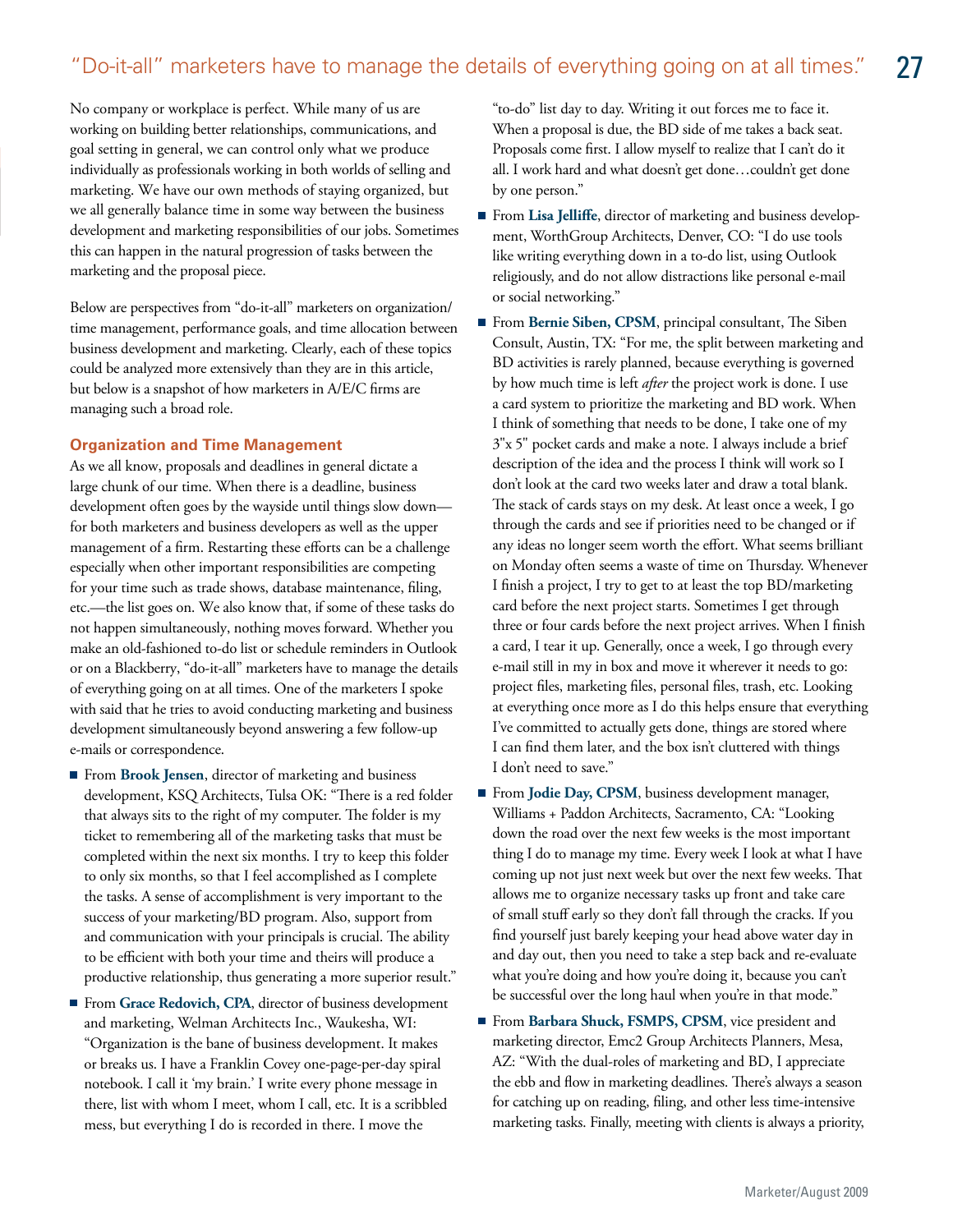#### 28 organization

so I schedule those types of meetings far enough apart so I can work deadline-driven tasks around them. I find that if I set up too many back-to-back meetings, I'm less effective in managing my schedule because it can change significantly when a new RFQ has been published."

From **Kerry Ann Craft**, director of business development and marketing, Alfred A. Webb Associates, Riverside, CA: "One way to manage time is by taking control of submittal and interview meetings through the use of agendas and schedules. Agendas allow us to quickly run meetings, yet still receive the information we need to go forward. Schedules make the team accountable for providing materials well in advance of the required deadline to allow us a comfortable amount of time for proper QA/QC and delivery."

It's a constant challenge to maintain control of all the "balls in the air," but some of the organizational issues have to do with the establishment of realistic goals and a road map that we can use to be successful. This might exist in your marketing plan but can also exist in the expectations of upper management and open dialogue with the boss when it comes to setting performance goals on an annual basis.

#### **Determination of Performance Goals**

The determination of performance goals is handled (or not handled) by firms vastly differently. While it is important to have measurable goals by which to be evaluated, if you are working in a firm that hasn't previously had a marketing/business development specialist, this may not exist and you may find yourself writing it. Many firms ask employees to maintain task lists to determine what has been accomplished in any given year for use in annual performance reviews while other firms evaluate the overall hit rate as a consideration. By far, many of the marketers and business developers I spoke with either do not have performance goals or the goals are very vague. However, regardless of whether you have defined, measurable goals as a "do-it-all" marketer, you likely have them by default in conversations or expressed goals by the owners or principals of your firm.

Below are a few anonymous responses regarding the existence or non-existence of performance goals.

- "Performance goals are not standard in my firm, especially for marketing employees."
- "I am not in a highly structured firm, so the goals we use to rate me are self reported. I look at the proposal-to-interview ratio, and I listen carefully at post-mortems to see if anything I wrote or produced helped to win or lose an interview. Business development and marketing successes are very difficult to quantify."
- "I don't have 'sales' goals as far as bringing in a certain dollar amount. On the marketing side, it's based on win rate to some

degree but also about making sure proposals are on time and well done, being organized so that staff has enough time to complete their parts of a proposal, and the research/background work I do for proposal and interview teams."

■ "Completed items shown on our task list are one way of measuring performance. Of course, our hit rate for submittals and interviews is also considered. Perhaps the most subjective method and one of the most important, is client satisfaction, where we consider our professional staff to be an internal client of our department."

#### **Management of Time Spent on Marketing vs. Business Development Activities**

While some firms have defined ways to delegate time between both roles, some multi-task and find a collaboration between the two in their everyday work. Many have a proposal/marketer side and then when the deadlines (namely proposals) are completed, the business developer takes over—for some the two roles are so intertwined that separating them is virtually impossible.

Below are a few perspectives on how "do-it-all" marketers manage their time between the two roles.

- From **Amanda Sigafoos**, marketing and business development, RIOS CLEMENTI HALE STUDIOS, Los Angeles, CA: "Essentially, I manage my own time so I allocate according to the need or a particular strategy. I just went through a long period where all I needed to do was respond to proposals. Now I'm more in the BD part—catching up with people; initiating contacts, lunches, events; making connections; and so on. I'm also allocating time to work on our image database."
- From Barbara Shuck: "The majority of my time is dedicated to the *high-payoff activities* of actual work procurement where I have the most skill, expertise, and immediate bottom-line benefit: project tracking, strategy setting, proposals, and presentations. My BD responsibilities are to meet with clients and consultants as much as time allows (especially at conferences and networking events), but mostly to track clients and encourage/manage our technical staff to meet with specific clients for specific project pursuits."
- From Bernie Siben: "I don't try to do all three activities—BD, marketing, and project work—all the time. Very often, BD and marketing efforts stop while I work on a project. What little gets done while working on a project will happen late in the evening, which I find is a good time to stop and write e-mails in response to client (or potential client) questions about how my strategic or training services might be of help to them."
- From Jodie Day: "It's not a 50/50 split, and it depends on what's happening this week or this month. Some weeks I spend a huge amount of my time on BD, and other weeks I don't have